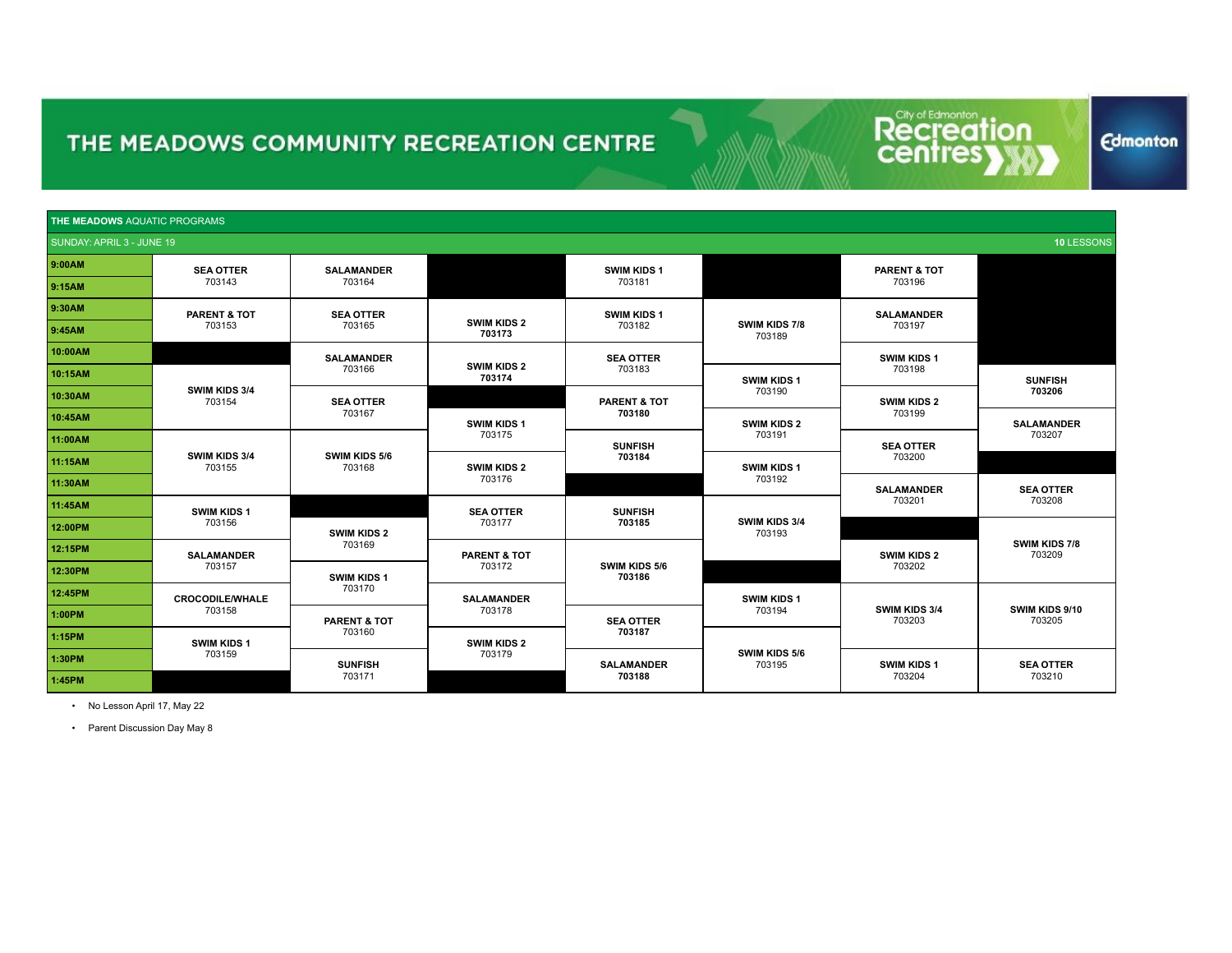|        | <b>THE MEADOWS AQUATIC PROGRAMS</b>     |                         |                             |                                |                         |                    |  |  |
|--------|-----------------------------------------|-------------------------|-----------------------------|--------------------------------|-------------------------|--------------------|--|--|
|        | 10 LESSONS<br>MONDAY: APRIL 4 - JUNE 20 |                         |                             |                                |                         |                    |  |  |
| 4:00PM | <b>SALAMANDER</b>                       | <b>SUNFISH</b>          | <b>SWIM KIDS 1</b>          |                                | <b>SEA OTTER</b>        | <b>SWIM KIDS 2</b> |  |  |
| 4:15PM | 703241                                  | 703247                  | 703254<br><b>SALAMANDER</b> |                                | 703268                  | 703318             |  |  |
| 4:30PM | <b>SUNFISH</b>                          | <b>SEA OTTER</b>        | <b>SWIM KIDS 2</b>          | 703260                         | <b>PARENT &amp; TOT</b> | <b>SWIM KIDS 1</b> |  |  |
| 4:45PM | 703242                                  | 703248                  | 703255                      |                                | 703264                  | 703319             |  |  |
| 5:00PM | <b>CROCODILE/WHALE</b>                  | <b>SWIM KIDS 1</b>      | <b>SALAMANDER</b>           | <b>SWIM KIDS 3/4</b><br>703261 | <b>SWIM KIDS 2</b>      | <b>SEA OTTER</b>   |  |  |
| 5:15PM | 703243                                  | 703249                  | 703256                      |                                | 703269                  | 703320             |  |  |
| 5:30PM |                                         | <b>PARENT &amp; TOT</b> |                             |                                | <b>SALAMANDER</b>       | <b>SWIM KIDS 1</b> |  |  |
| 5:45PM | SWIM KIDS 3/4<br>703244                 | 703246                  | SWIM KIDS 9/10<br>703252    | <b>SWIM KIDS 5/6</b><br>703259 | 703270                  | 703321             |  |  |
| 6:00PM |                                         | <b>SALAMANDER</b>       |                             |                                | <b>SWIM KIDS 1</b>      | <b>SEA OTTER</b>   |  |  |
| 6:15PM |                                         | 703250                  |                             | <b>SWIM ASSESSMENT</b>         | 703271                  | 703322             |  |  |
| 6:30PM | <b>SWIM KIDS 7/8</b><br>703211          | <b>SWIM KIDS 2</b>      | SWIM KIDS 5/6<br>703257     | <b>SALAMANDER</b>              | <b>PRIVATE</b>          | <b>SWIM KIDS 1</b> |  |  |
| 6:45PM |                                         | 703251                  |                             | 703262                         |                         | 703323             |  |  |

• No Lesson April 18, May 23

• Parent Discussion Day May 9

| <b>PRIVATE LESSON</b> | 703341<br>Apr 4 | 703342 Apr 25<br>1 Apr 1      | 703343 May 2  | 703344   May 9 | 703345 |
|-----------------------|-----------------|-------------------------------|---------------|----------------|--------|
| 6:30-7:00PM           | May 16          | 703347 Jun 6<br>703346 May 30 | 703348 Jun 13 | 703349 Jun 20  | 703350 |

| <b>SWIM ASSESSMENT</b> | 703324,<br>Apr 4 | 703326<br>$1$ Apr $1$ | 703327 May 2<br>Apr 25 | 703329   | 703330<br>May 9 |
|------------------------|------------------|-----------------------|------------------------|----------|-----------------|
| 6:15-6:30PM            | 703331           | 703337                | 703338                 | 703339   | <b>Jun 20</b>   |
|                        | May 16           | l Mav 30              | . Jun 6                | l Jun 13 | 703340          |

#### **Edmonton**

**Recreation**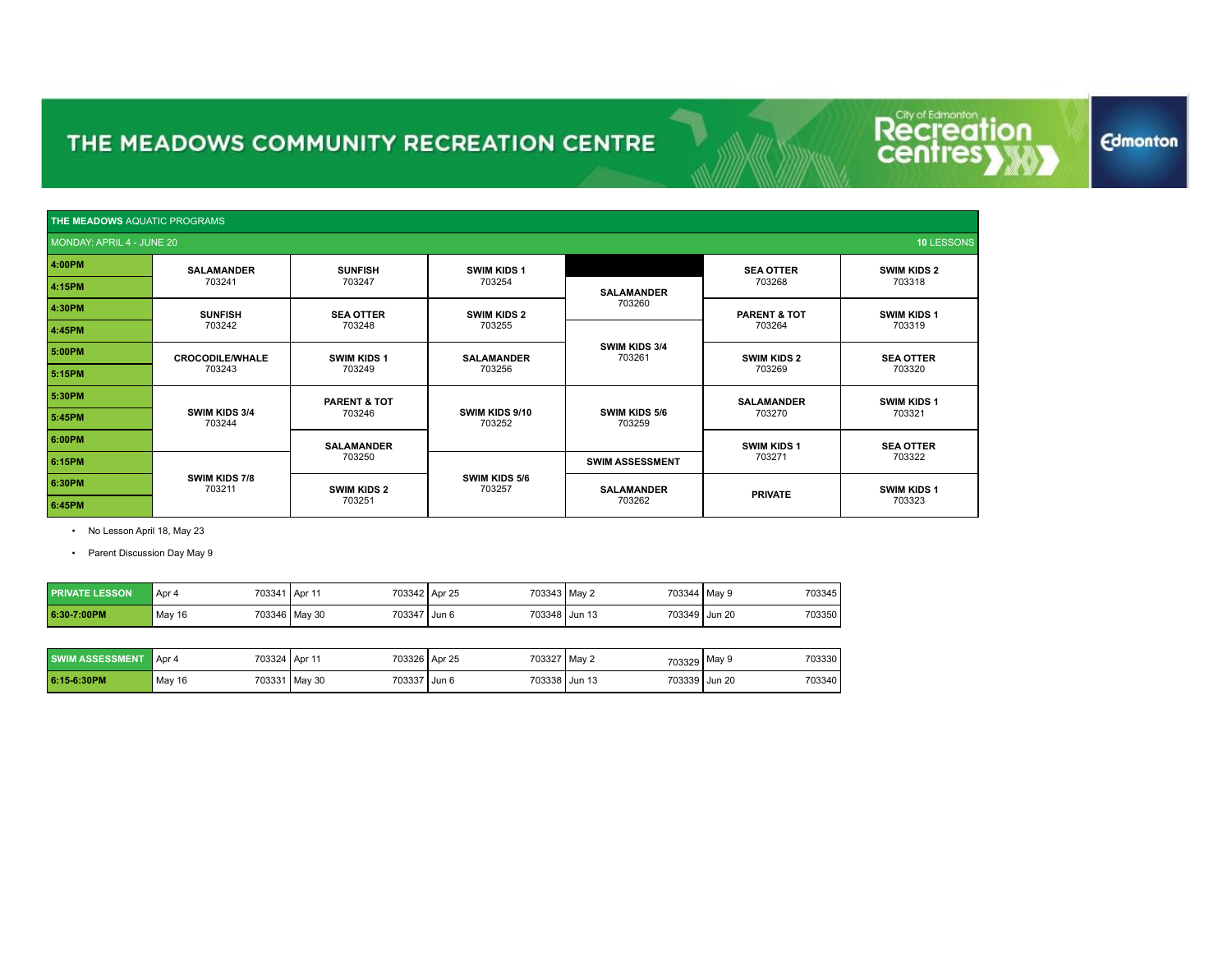Recreat ion

**Edmonton** 

| <b>THE MEADOWS AQUATIC PROGRAMS</b> |                                     |                                     |                          |                                |                                   |  |
|-------------------------------------|-------------------------------------|-------------------------------------|--------------------------|--------------------------------|-----------------------------------|--|
| WEDNESDAY: APRIL 20 - JUNE 22       |                                     |                                     |                          |                                | 10 LESSONS                        |  |
| 4:00PM                              | <b>SWIM KIDS 1</b>                  | <b>SEA OTTER</b>                    |                          | <b>SALAMANDER</b>              |                                   |  |
| 4:15PM                              | 703358                              | 703364                              | SWIM KIDS 9/10<br>703369 | 703385                         |                                   |  |
| 4:30PM                              | <b>SALAMANDER</b>                   | <b>CROCODILE/WHALE</b>              |                          |                                | SWIM KIDS 5/6<br>703390           |  |
| 4:45PM                              | 703359                              | 703365                              |                          | 703386                         |                                   |  |
| 5:00PM                              | <b>SEA OTTER</b>                    | <b>SUNFISH</b>                      | SWIM KIDS 3/4<br>703370  | <b>SWIM KIDS 2</b>             | <b>PARENT &amp; TOT</b><br>703391 |  |
| 5:15PM                              | 703360                              | 703366                              |                          | 703387                         |                                   |  |
| 5:30PM                              | <b>SUNFISH</b>                      |                                     | <b>SWIM KIDS 1</b>       |                                | <b>SWIM KIDS 2</b><br>703392      |  |
| 5:45PM                              | 703361                              | <b>SALAMANDER</b>                   | 703371                   | <b>SWIM KIDS 3/4</b><br>703388 |                                   |  |
| 6:00PM                              |                                     | 703367                              | <b>SWIM KIDS 2</b>       |                                | <b>SWIM KIDS 1</b>                |  |
| 6:15PM                              |                                     |                                     | 703372                   |                                | 703393                            |  |
| 6:30PM                              | <b>ADULT SWIM BASIC 2</b><br>703356 | <b>ADULT SWIM BASIC 1</b><br>703363 | <b>SWIM KIDS 1</b>       | <b>SWIM KIDS 7/8</b><br>703383 | <b>SEA OTTER</b>                  |  |
| 6:45PM                              |                                     |                                     | 703373                   |                                | 703394                            |  |

• Parent Discussion Day May 18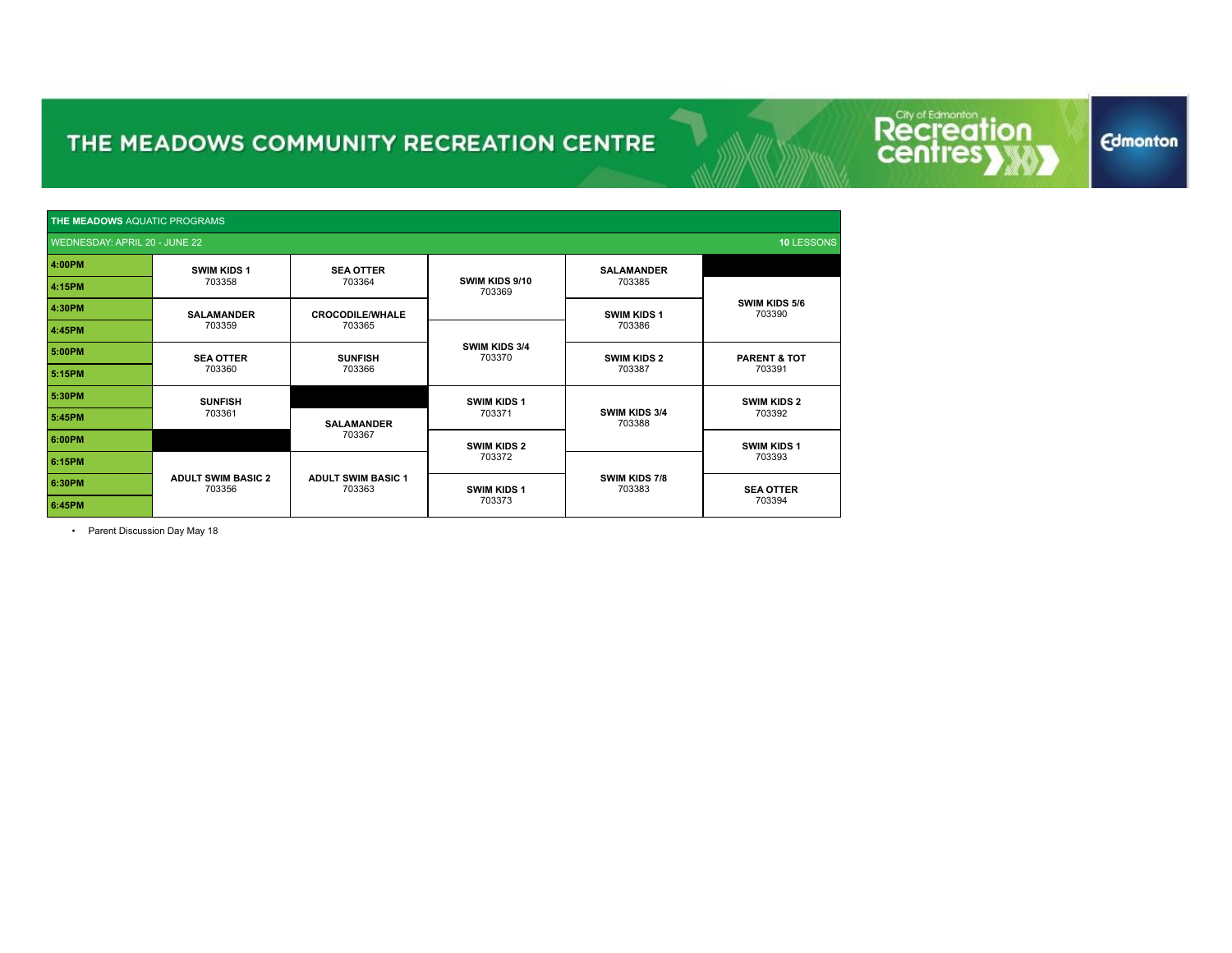Recreat ion

| <b>THE MEADOWS AQUATIC PROGRAMS</b>        |                              |                    |                    |  |  |  |  |
|--------------------------------------------|------------------------------|--------------------|--------------------|--|--|--|--|
| 10 LESSONS<br>THURSDAY: APRIL 21 - JUNE 23 |                              |                    |                    |  |  |  |  |
| 2:00PM                                     | <b>SWIM KIDS 1</b>           | <b>SWIM KIDS 2</b> | <b>SALAMANDER</b>  |  |  |  |  |
| 2:15PM                                     | 703398                       | 703403             | 703410             |  |  |  |  |
| 2:30PM                                     | <b>SEA OTTER</b>             | <b>SWIM KIDS 1</b> | <b>SWIM KIDS 2</b> |  |  |  |  |
| 2:45PM                                     | 703399                       | 703404             | 703411             |  |  |  |  |
| 3:00PM                                     |                              | <b>SALAMANDER</b>  | <b>SWIM KIDS 1</b> |  |  |  |  |
| 3:15PM                                     | <b>SWIM KIDS 4</b><br>703397 | 703405             | 703412             |  |  |  |  |
| 3:30PM                                     |                              | <b>SWIM KIDS 1</b> | <b>SWIM KIDS 2</b> |  |  |  |  |
| 3:45PM                                     |                              | 703406             | 703413             |  |  |  |  |
| 4:00PM                                     | <b>SWIM KIDS 3</b><br>703400 | <b>SEA OTTER</b>   | <b>SWIM KIDS 1</b> |  |  |  |  |
| 4:15PM                                     |                              | 703407             | 703414             |  |  |  |  |
| 4:30PM                                     | <b>PARENT &amp; TOT</b>      | <b>SUNFISH</b>     | <b>SWIM KIDS 1</b> |  |  |  |  |
| 4:45PM                                     | 703401                       | 703408             | 703415             |  |  |  |  |

• Parent Discussion Day May 19

**Edmonton**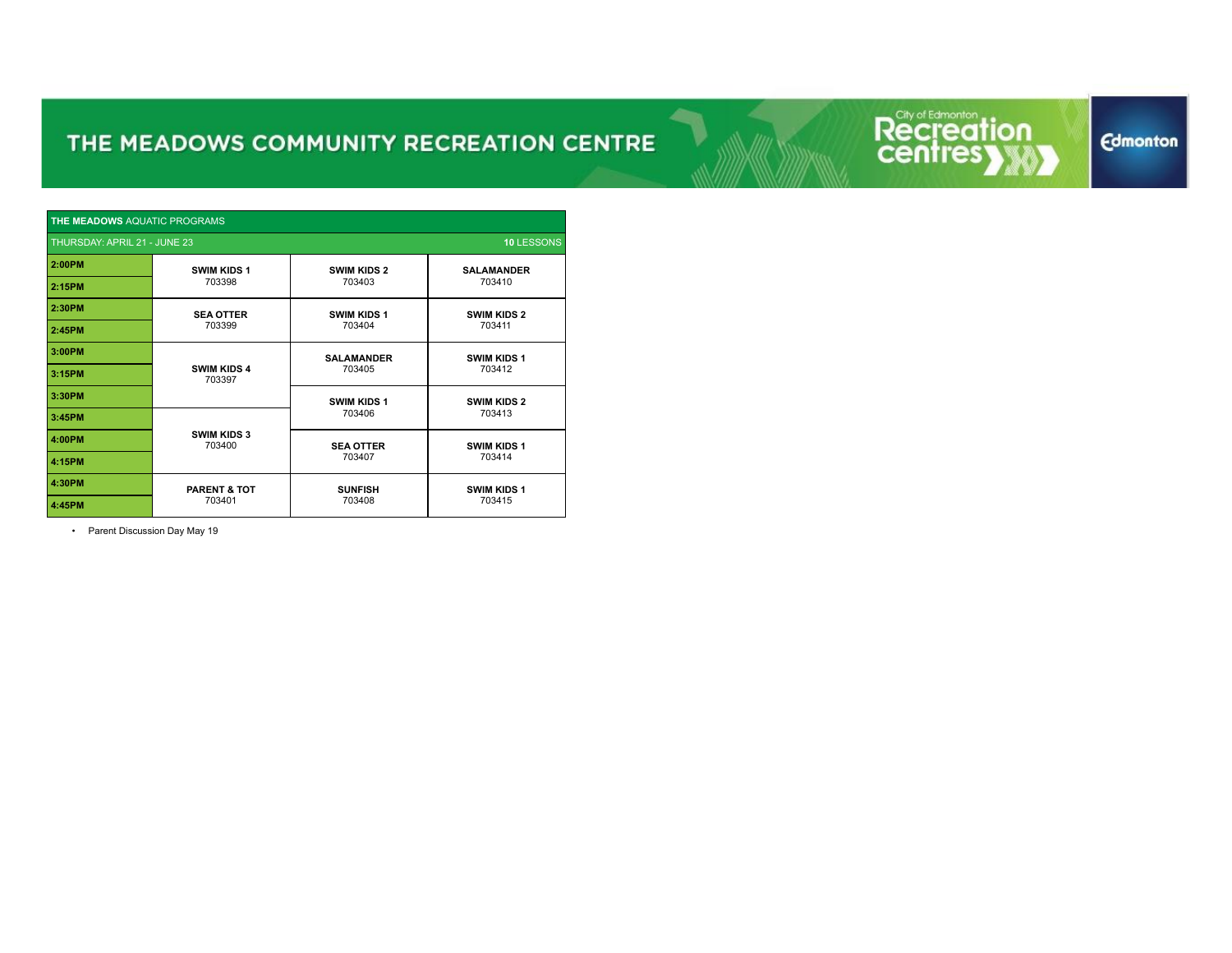

| <b>THE MEADOWS AQUATIC PROGRAMS</b>                        |                         |                   |  |  |  |  |  |
|------------------------------------------------------------|-------------------------|-------------------|--|--|--|--|--|
| MONDAY & WEDNESDAY: APRIL 11 - MAY 16<br><b>10 LESSONS</b> |                         |                   |  |  |  |  |  |
| 9:00AM                                                     | <b>PARENT &amp; TOT</b> | <b>SALAMANDER</b> |  |  |  |  |  |
| 9:15AM                                                     | 703750                  | 703754            |  |  |  |  |  |
| 9:30AM                                                     | <b>SALAMANDER</b>       | <b>SEA OTTER</b>  |  |  |  |  |  |
| 9:45AM                                                     | 703751                  | 703755            |  |  |  |  |  |
| 10:00AM                                                    | <b>SEA OTTER</b>        | <b>SUNFISH</b>    |  |  |  |  |  |
| 10:15AM                                                    | 703752                  | 703756            |  |  |  |  |  |
| 10:30AM                                                    | <b>PARENT &amp; TOT</b> | <b>SEA OTTER</b>  |  |  |  |  |  |
| 10:45AM                                                    | 703753                  | 703757            |  |  |  |  |  |

• No Lesson April 18

• Parent Discussion Day April 27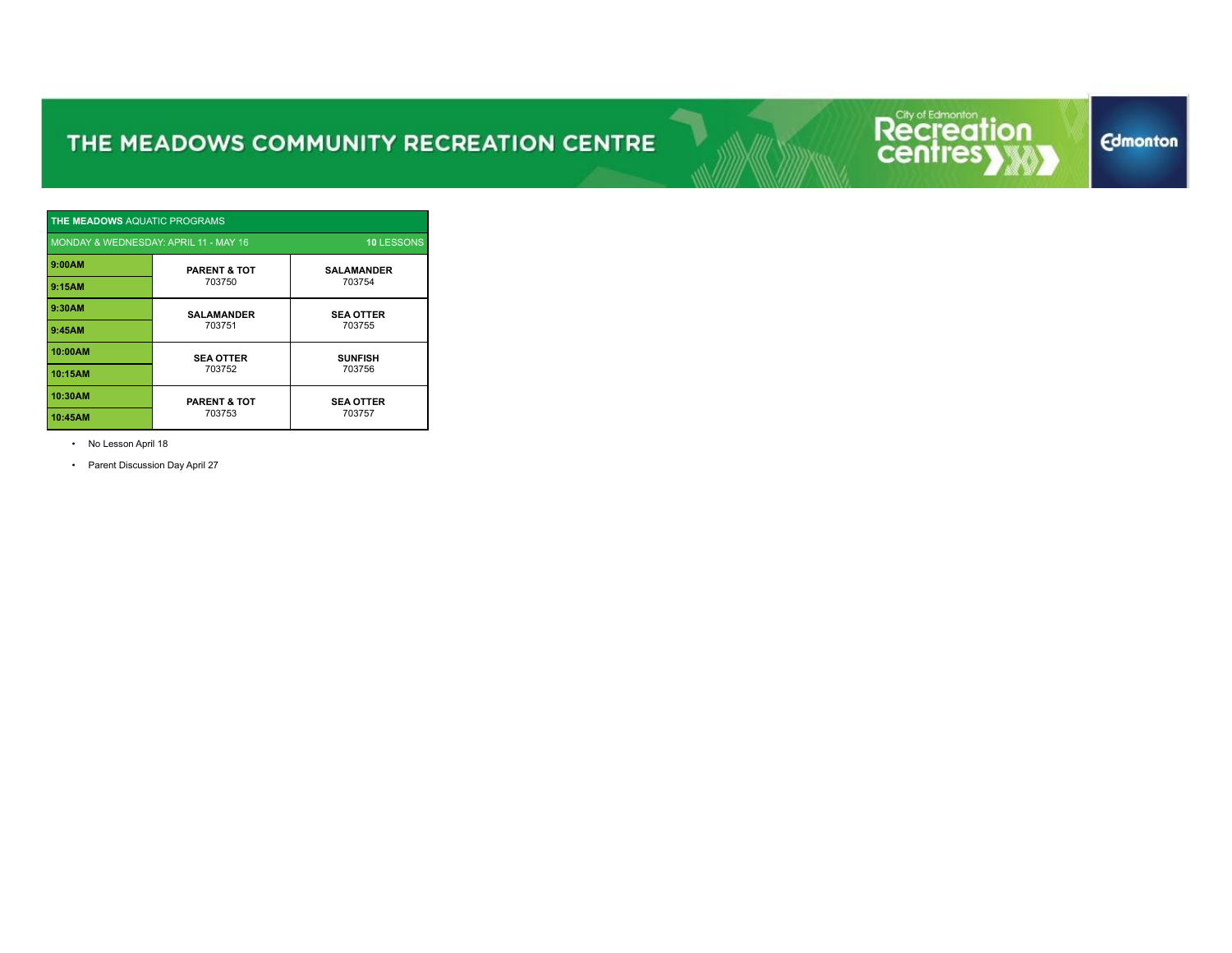

| <b>THE MEADOWS AQUATIC PROGRAMS</b>                       |                         |                         |  |  |  |  |  |
|-----------------------------------------------------------|-------------------------|-------------------------|--|--|--|--|--|
| MONDAY & WEDNESDAY: MAY 18 - JUNE 22<br><b>10 LESSONS</b> |                         |                         |  |  |  |  |  |
| 9:00AM                                                    | <b>SALAMANDER</b>       | <b>SEA OTTER</b>        |  |  |  |  |  |
| 9:15AM                                                    | 703759                  | 703763                  |  |  |  |  |  |
| 9:30AM                                                    | <b>SEA OTTER</b>        | <b>PARENT &amp; TOT</b> |  |  |  |  |  |
| 9:45AM                                                    | 703760                  | 703762                  |  |  |  |  |  |
| 10:00AM                                                   | <b>PARENT &amp; TOT</b> | <b>SALAMANDER</b>       |  |  |  |  |  |
| 10:15AM                                                   | 703758                  | 703764                  |  |  |  |  |  |
| 10:30AM                                                   | <b>SUNFISH</b>          | <b>SEA OTTER</b>        |  |  |  |  |  |
| 10:45AM                                                   | 703761                  | 703765                  |  |  |  |  |  |

• No Lesson May 23

• Parent Discussion Day June 8